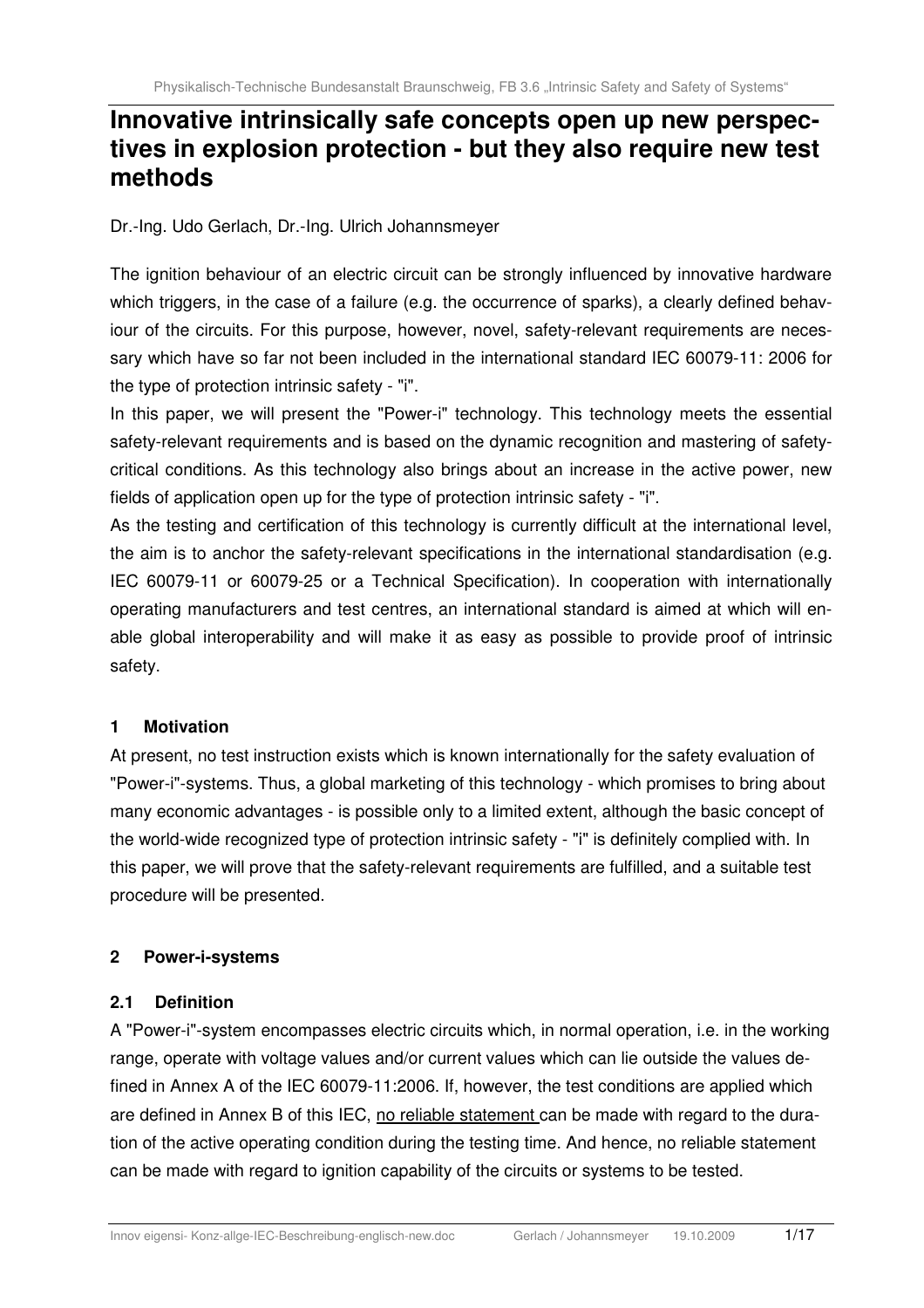"Power-i" is based on a targeted influence of the source on any kind of spark formation, whereby a return to normal operation must not be possible before the critical state (sparks) has ended.

In the case of such circuits, the system "source, circuit and load" has to be assessed as an entity under safety-relevant aspects.

## **2.2 Advantages**

The main advantage of the "Power-i"-technology is that - if all the positive characteristics of intrinsic safety are maintained - distinctly more intrinsically realisable active power is available in the explosion-hazardous area.

This means that, for example, maintenance and reconstruction work can be carried out with clearly increased power during the normal operation, without the need of having a permission to work on energised systems. With "Power-i", also time-consuming - and thus expensive types of protection, such as "increased safety" - "e" or flameproof enclosure - "d", can be replaced in many applications by "intrinsic safety" - "i". This opens up new fields of application for the type of protection "intrinsic safety", especially in the process industry, for example in the following areas: weighing instruments, illuminating systems, valve controls and field buses like FOUNDATION Field bus H1 or PROFIBUS PA. This technology can easily be integrated in already existing and new technologies and makes existing applications simpler for plant manufacturers and operators.

A concrete technology that has been derived from "Power-i" is the DART® technology (DART: Dynamic Arc Recognition and Termination) which has been developed in many years of intensive research and investigations. Thanks to "Power-i", distinctly higher intrinsically realisable active powers are available (see Table 1) - compared to present-day solutions.

|                        | $U_{\text{out}}$ | $P_{\text{out}}$  | Cable length     |
|------------------------|------------------|-------------------|------------------|
| Power-i                | <b>50 VDC</b>    | approx. 50 W      | 100 <sub>m</sub> |
|                        | 24 VDC           | approx. 22 W      | 100 <sub>m</sub> |
|                        | <b>50 VDC</b>    | approx. 8 W       | 1000 m           |
| Power supply Ex i      | 16 VDC           | approx. 320<br>mW | 1000 m           |
| Power-i/DART field bus | 24 VDC           | approx. 8 W       | 1000 m           |
| FISCO field bus        | 12.8 VDC         | approx. 1.4 W     | 1000 m           |

Table 1: Active power values attainable with "Power-i"

## **2.3 In how far is this new technology compatible with the conventional approach of intrinsic safety according to IEC 60079-11: 2006?**

We will explain this by means of an example taken from Annex A of IEC 60079-11 Figure A.1 (see Figure 1 below). If a supply voltage of  $U = 24$  VDC is specified and the safety factor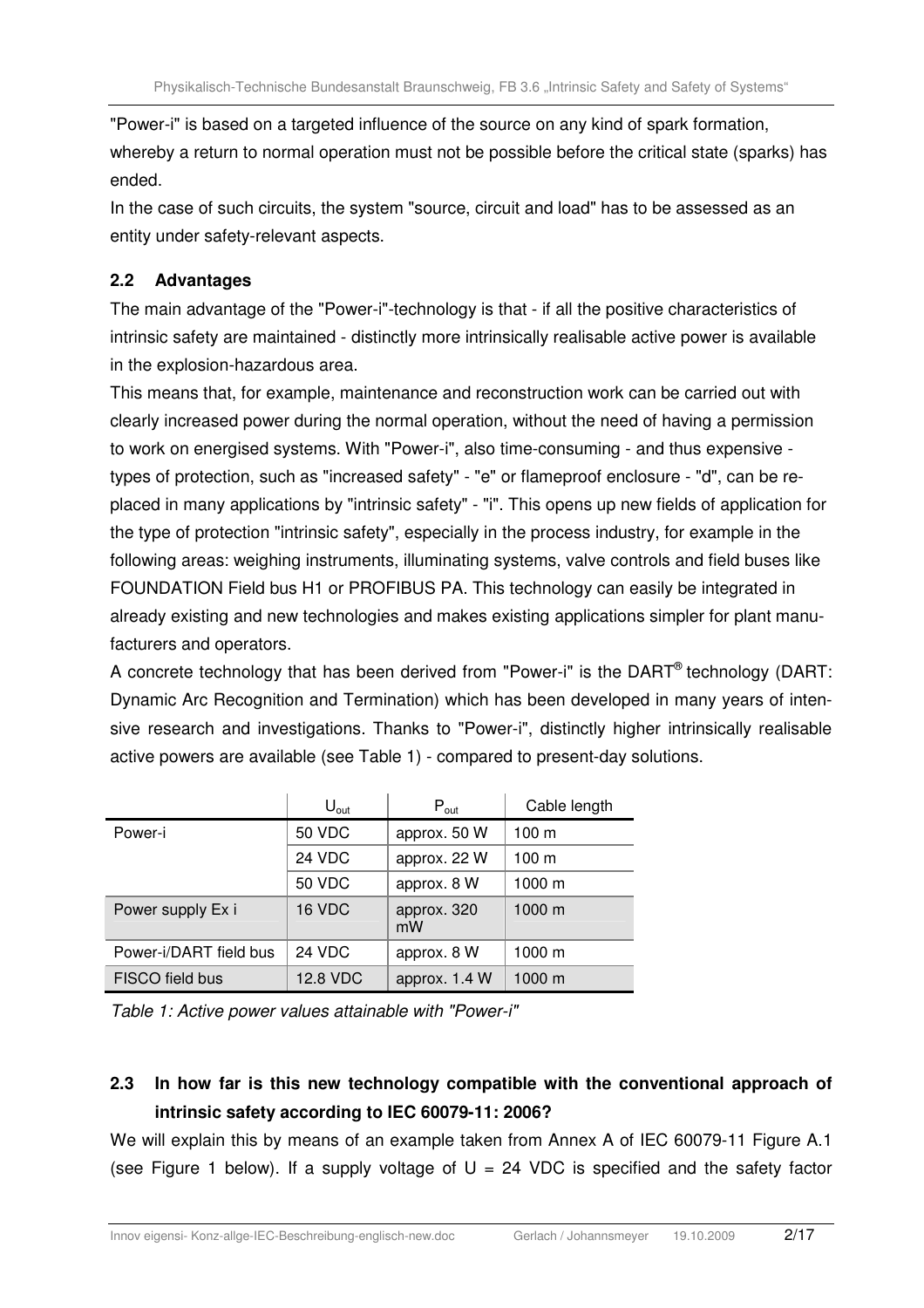$SF = 1.5$  is taken into account,  $I = 174$  mA are permitted for the current here in explosion group II C (in the case of the safety factor  $SF = 1.0$ ,  $I = 261$  mA results). From this, a realisable intrinsically safe active power of  $P = 1.04$  W can be determined if there is power matching.



Figure 1. Working range of "Power-i" in the resistive characteristics field IEC 60079-11: 2006 (Figure A.1) for  $U = 24$  VDC

By using the "Power-i" technology, a considerable increase in the intrinsically admissible current ( $I >$  > 174 mA) is possible (see arrow in Figure 1). The exact specification of this maximum permissible current value depends on the dynamic characteristics of the overall system "source + circuit + load". Thus, with "Power-i", under certain conditions 22 W are intrinsically realisable, as Table 1 shows, for example, for  $U = 24$  VDC.

## **2.4 What is the reason for this behaviour?**

In the case of the conventional approach (on the basis of IEC 60079-11: 2006), a spark can, in the resistive circuit, draw (ignition) energy from the source during the entire spark duration. A limit is set to this only by limiting the maximum current and the spark duration which is determined by the movement of the wire and the disc in the spark test apparatus.

In contrast to this, "Power-i" is based on a more complex approach.

Here, a rapid shutdown is used which recognizes a failure in the electrical system (e.g. a spark) already in the very moment of its occurence and immediately ensures a transition into a safe condition. By this, the conversion of ignitable spark energy is successfully prevented; this leads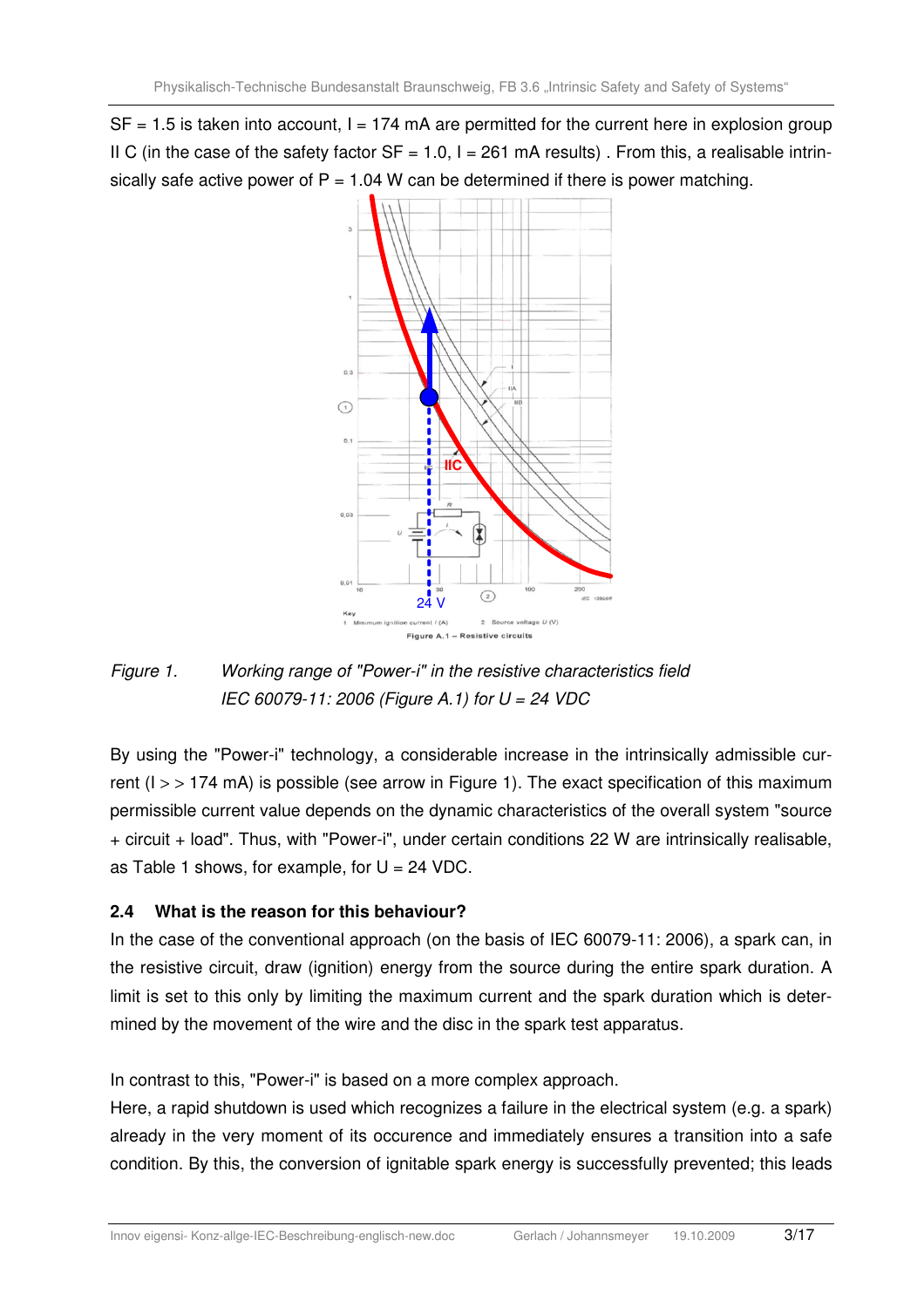to electrical connection values which are significantly higher than those which are currently admissible according to the IEC standard. Thereby, the fact is exploited that in resistive circuits, any safety-critical condition is directly associated with a - though only slight - current change. This change must be safely detected by current sensors and must effect the above-described transition into a safe condition, for example by shutdown. The detection of the current change must not be affected negatively by any other component of the overall system.

### **2.5 Which properties must a "Power-i" energy supply exhibit?**

The afore-mentioned behaviour can be realised, e.g., with the hardware concept shown in Figure 2. The energy supply shown here comprises comparators for the detection of current steps (+di/dt detector for make sparks and –di/dt detector for break sparks) and overcurrents (I detector), conventional intrinsically safe limitation devices as well as an electronic switch S1. The internal resistance  $R_{Start}$  ensures - when the switch S1 is open - that only a "small" intrinsically safe current can flow into the load circuit complying with IEC 60079-11: 2006.



### Figure 2. Basic circuit of a "power-i" energy supply

The behaviour shall be illustrated taking the U-I output set of characteristic curves of a "Poweri" source according to Figure 2 as an example (see Figure 3).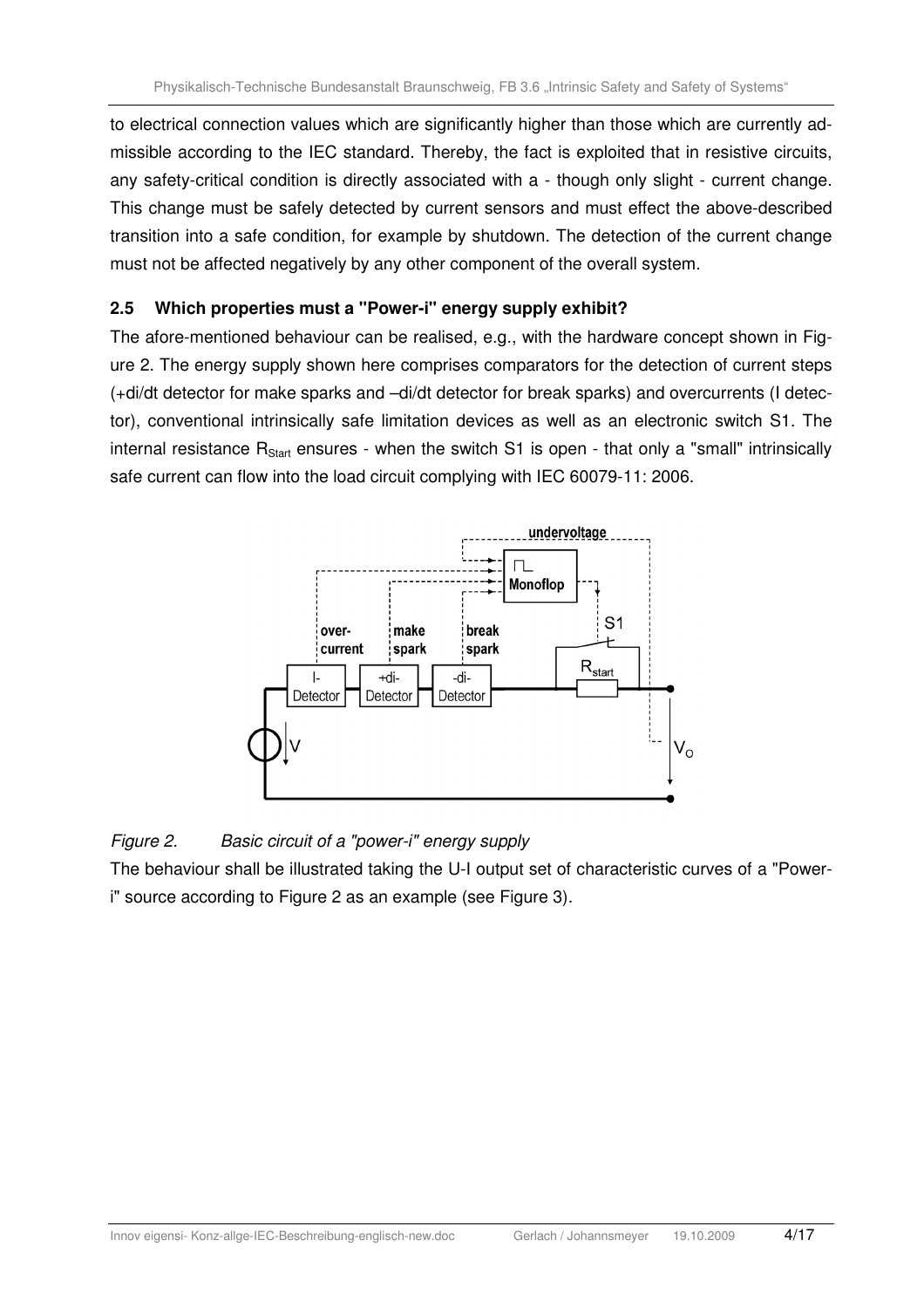

Figure 3. Output set of characteristic curves of a "Power-i" source during load connection

Basically, this set of characteristic curves consists of two different ranges of characteristic curves - the "i" characteristic curve, i.e. the starting and the return range, and the "Power-i" characteristic curve, i.e. the normal or working range.

- 1. "i" characteristic curve: (switch S1=open). This curve is completely situated in the intrinsically safe area of the family of characteristics according to IEC 60079-11:2007 Annex A. The run of this characteristic is determined by the linearly limiting source resistance  $R<sub>Start</sub>$  (see Figure 2). The source resistance must attain a specified threshold value  $U<sub>thres</sub>$ (Point 3 at  $R_{thres}$ ) as a function of the load; otherwise, the transition into the range of the "Power-i" characteristic is not possible.
- 2. "Power-i" characteristic: (Switch S1=closed) Only after exceeding the threshold value  $U_{\text{thres}}$  does the "slow" transition from the range of the "i" characteristic into the "Power i" range take place. "Slow" transition means that the current change di/dt is below the minimum triggering value of the dynamic shutdowns. The "Power-i" range is the operating range which permit the maximum output power (in P4). This range is usually clearly above the "i" characteristic (and thus also outside the values specified in the IEC-60079-11:2007 Annex A).
- 3. If a current change di/dt is detected in this operating range due to failures on the side of the load (e.g. sparks) which is above the minimum triggering value for the dynamic shutdown (see Figure 4), this directly and very quickly leads to the return to the intrinsically safe range of the "i" characteristic due to the immediate opening of the electronic switch S1.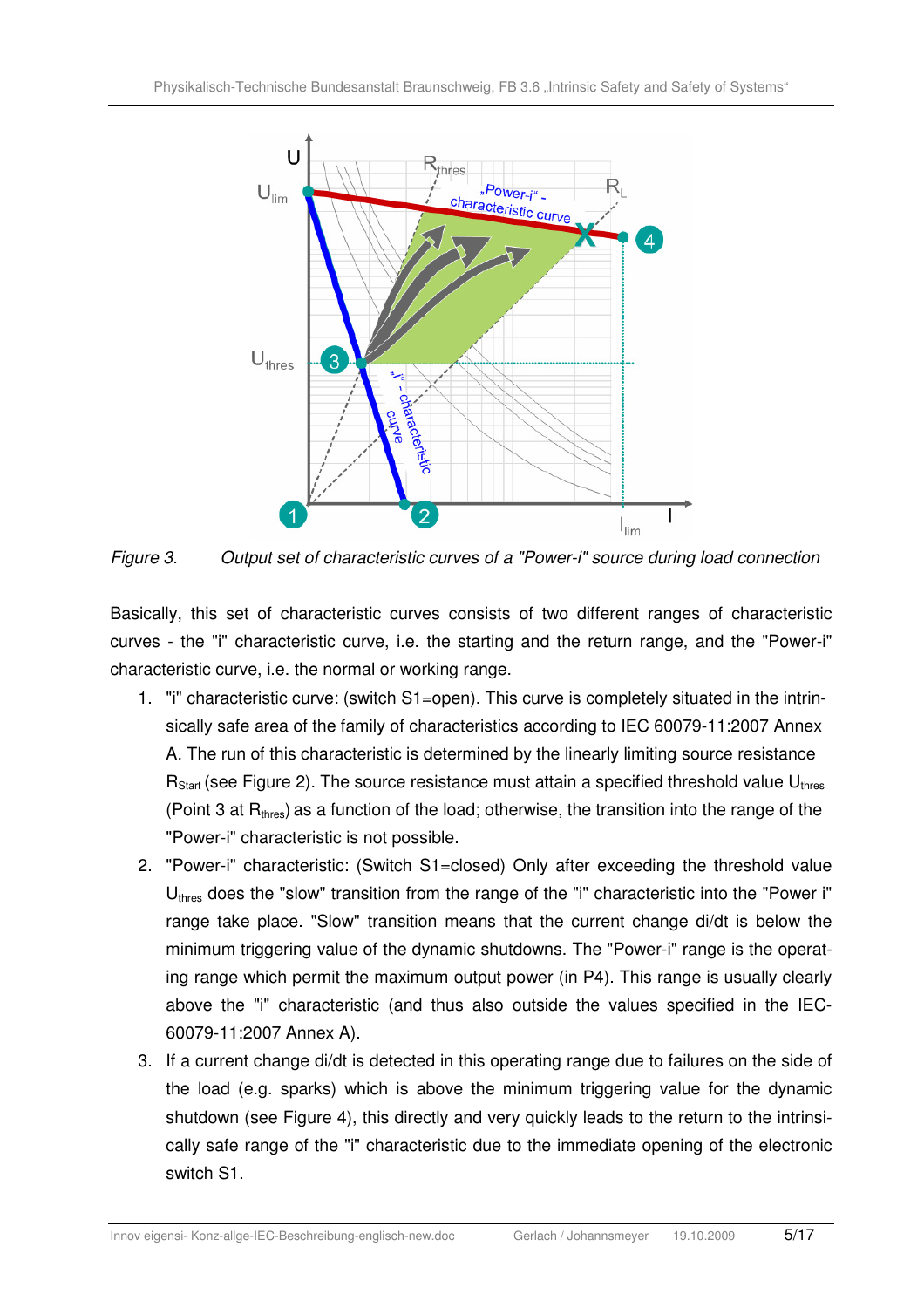

Figure 4. Output set of characteristic curves of a "Power-i" source in the case of a failure

Whereas the transition of the "i" characteristic to the "Power-i" characteristic (starting) can take place slowly, i.e. in the ms range, the opposite way (shutdown) must take place in the range of a few µs.

## **2.6 The safety concept of "Power-i"**

The general precondition for an ignition is the necessity to exceed a defined ignition temperature in an initial volume of the gas/air mixture. For this, the reaching of a certain energy density in this initial volume is necessary. As the energy density derives from the power consumption within a certain period of time, it can be deduced that the factor "time" is of fundamental importance during an ignition. By influencing the factor "time" in a well-aimed manner, the ignition behaviour can be strongly influenced. The present standard IEC 60079-11:2006 does not account for this circumstance.

Fundamental investigations carried out by PTB have shown that by influencing this factor in a defined way, clearly higher "intrinsically safe" threshold values can be reached. For optimization, however, a safety-related assessment of the three essential components of the overall  $s$ ystem – source + circuit + load - is required (see Figure 5).

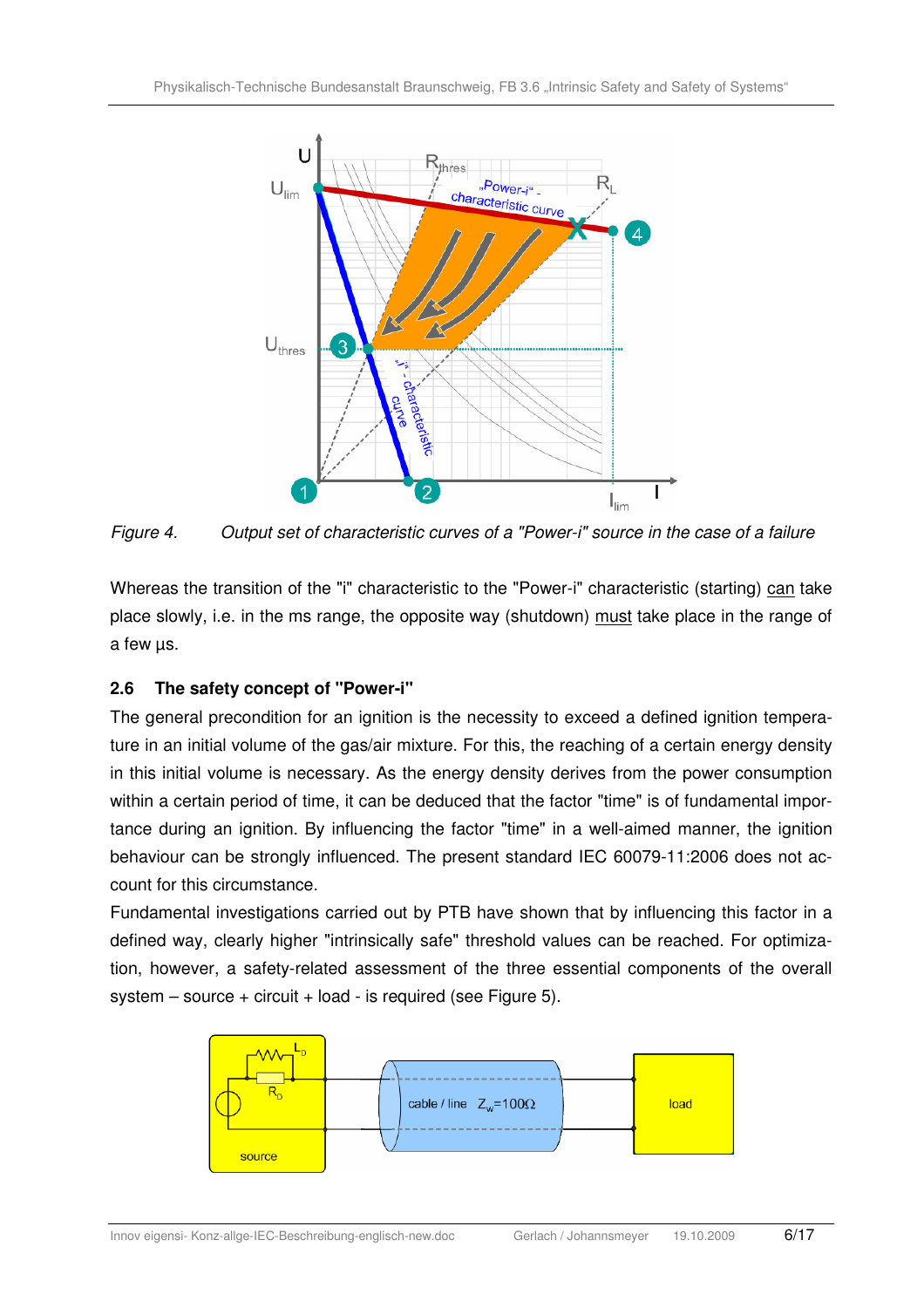### Figure 5. System components of a "Power-i" system

As a matter of principle, the information on a safety-relevant failure must, under no circumstances, be negatively influenced, neither by the circuit nor by the load, in such a way that a detection with a subsequent reaction of the source is no longer possible.

The most essential characteristics of the components of a "Power-i" system are:

## ⇒ **Source:**

The source must comprise the failure recognition and the shutdown according to the explanations provided in the previous sections.

## ⇒ **Circuit/cable**

The cable runtime and the signal interference by the circuit are safety-relevant and are significantly dependent on the cable parameters and the cable length.

## ⇒ **Loads:**

- should exhibit a defined starting behaviour (in the moment of starting, the resistance should, for a short time, lie far above the load resistance under normal operating conditions);
- should start slowly and without current steps;
- must ensure, by their electrical behaviour in the moment the circuit is opened, a defined di/dt step in the spark transition range;
- must not influence the safety-relevant information on current steps on the circuit;
- should be easily integrated in the system.

This required "defined" load behaviour can be realised for a great number of loads by a socalled input circuit for load decoupling.

A possible type of this load decoupling in connection with almost any load is shown in Figure 6.



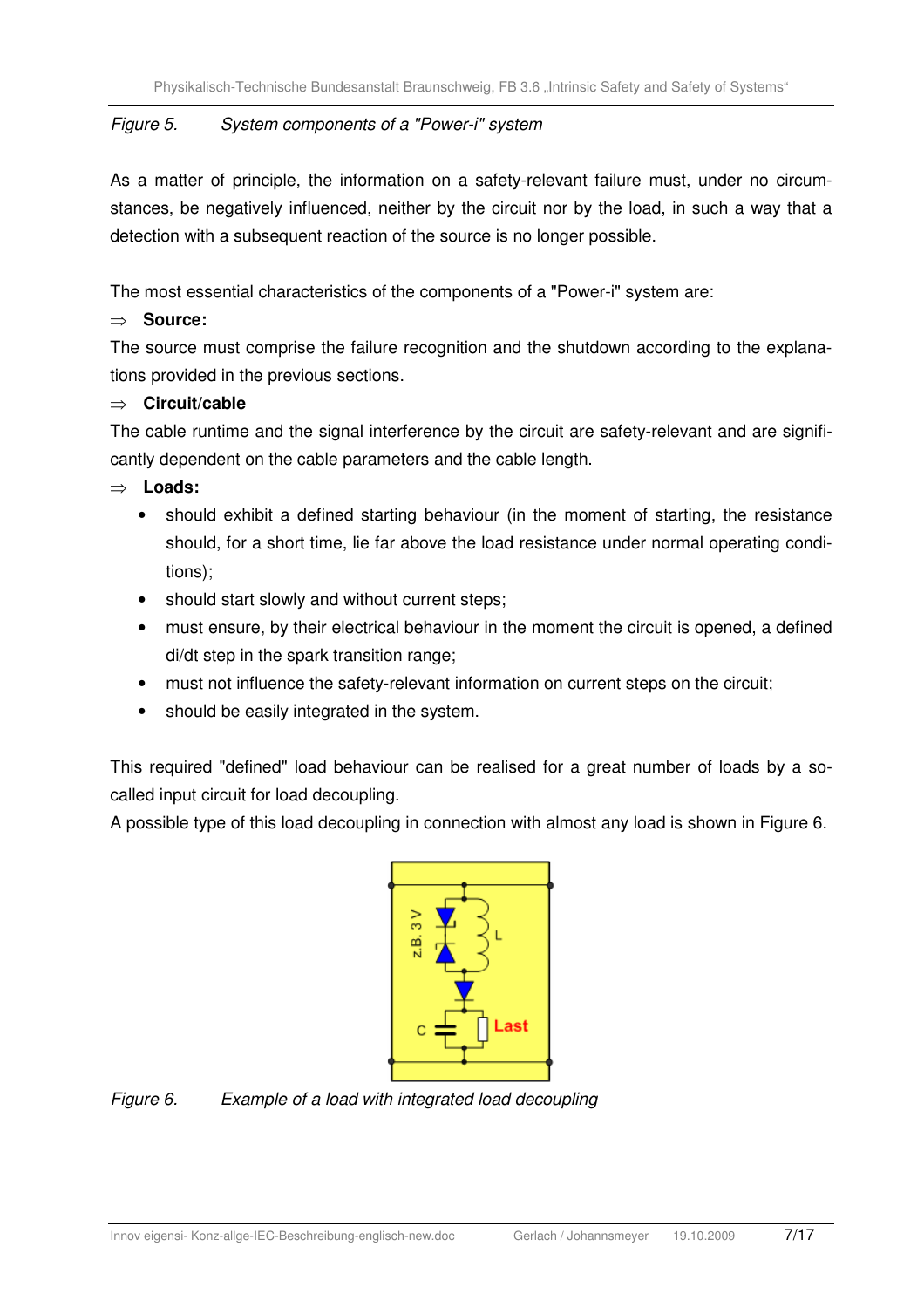#### **2.7 Quantitative determination of the safety-relevant parameters**

Prior to assessing the ignition behaviour of "Power-i" circuits, the typical trace of a make spark in a resistive circuit (basis: IEC 60079-11: 2006 Annex A) must be analysed. Figure 7 shows as an example the real trace of the voltage, current and power of a spark.





(here:  $U = 24$  V and I = 280 mA, spark duration  $\approx 180 \,\mu s$ )

These types of break sparks are characterised by the following ignition-relevant parameters (without taking the supply voltage and the supply current used into account):

⇒ **the initial step** – each of these sparks causally starts with an initial step; here, the sparking voltage increases in less than 100 ns from 0 V to the value of the sparking voltage loss drop of approximately 10 V; from this, the simultaneous decline of the spark current results.

 (Note: The value for the spark voltage loss drop is valid for the contact mating of the spark test apparatus for tungsten-cadmium; for other contact matings, this value may be higher).

- ⇒ **The regime of the sparking voltage** during the spark duration; this regime is decisive for the effective ignition power consumption**.** Only voltage values above the sparking voltage loss drop of approximately 10 V are capable of causing ignition and provide a contribution to the effective ignition energy;
- ⇒ and **the spark duration** The spark duration can vary in the case of this type of break sparks from approximately 20 µs to approximately 2 ms! (As for the reason, see above)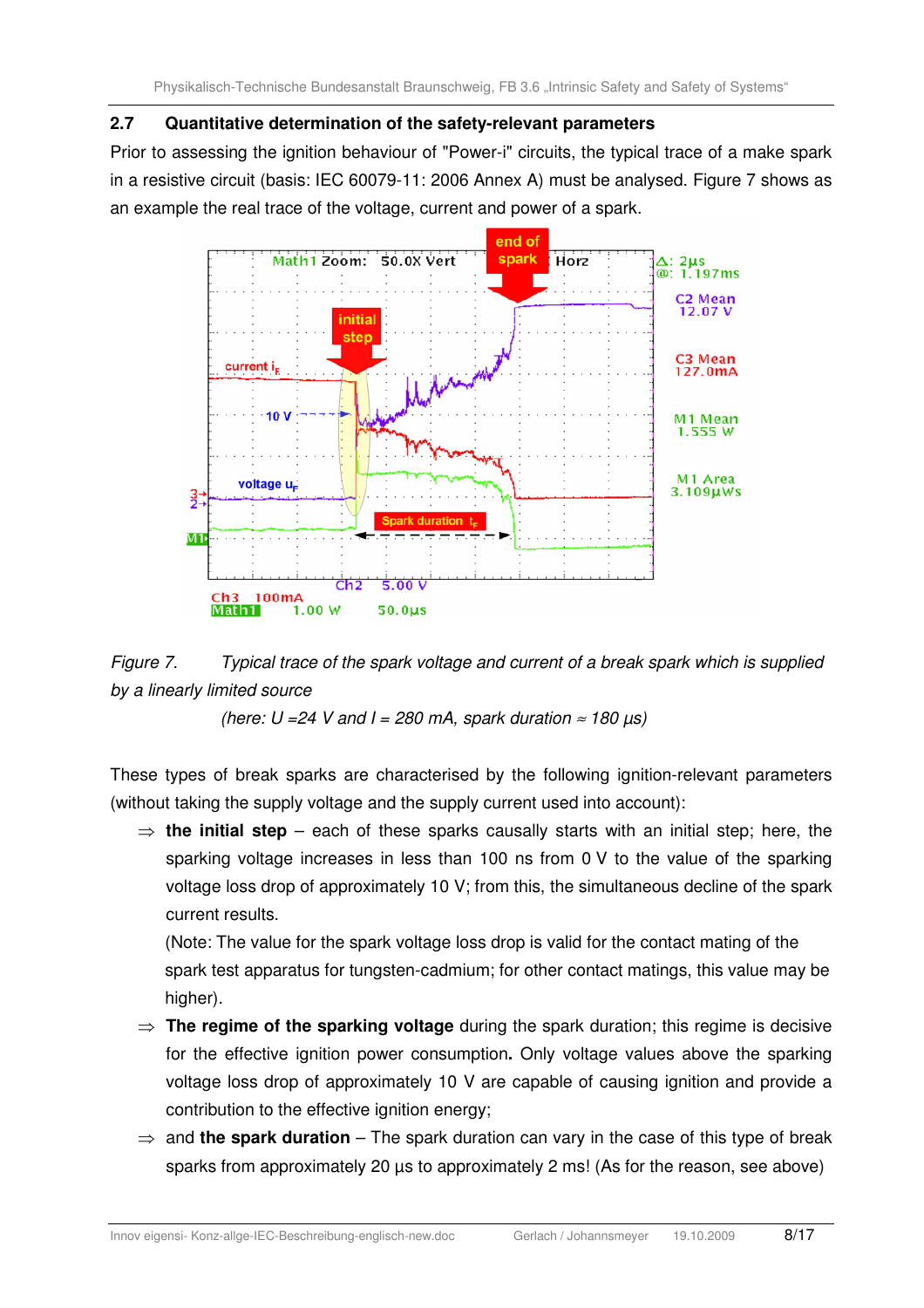The maximum admissible values specified in the IEC 60079-11: 2006 in Annex A are obtained under these basic conditions. As the strongly varying spark duration is directly linked to the possibility of a strongly varying energy consumption in the sparks, this has to be taken into account when laying down the admissible maximum values. This leads to the - in comparison with "Power-i" - relatively small threshold values in the above-mentioned IEC.

It is right here where the basic idea of the "Power-i" safety concept applies. Immediately after the detection of a spark, the safe separation of the load circuit from the energy supply of the source takes place. Due to the separation, the energy supply required for an ignition is withdrawn from the spark. The hardware shutdown times of the power-i sources are usually below  $2 \mu s$ .

For the safety-relevant analysis, the evaluation of the maximum system-dependent "Power-i" response time is, however, of relevance. This response time can be equated with the maximum shutdown time of the system which is derived from the sum of the hardware shutdown time and the (double) maximum cable propagation time, plus any delays which might be caused by the load. The maximum shutdown time can thus be calculated in advance. For example, for a system according to Figure 5, with a cable length of 1000 m, the maximum "Power-i" shutdown time amounts to approximately 15  $\mu$ s (2  $\mu$ s + 6  $\mu$ s + 6  $\mu$ s + 1  $\mu$ s). In contrast to conventionally fed DC circuits, where the spark duration is extremely variable, spark durations of more than 15 µs are definitively ruled out here.

This permits clearly higher admissible threshold values whilst, at the same time, the ignition probability remains the same as in the case of the conventional analysis. Figure 8 illustrates this relationship by means of a real plot. In this example, the reduced spark duration is 13.8 µs.



Figure 8. Forced reduction of a break spark by Power-i supply (here:  $U = 24 V / 400 mA$ , cable length 1000 m, spark duration = 13.8  $\mu s$ )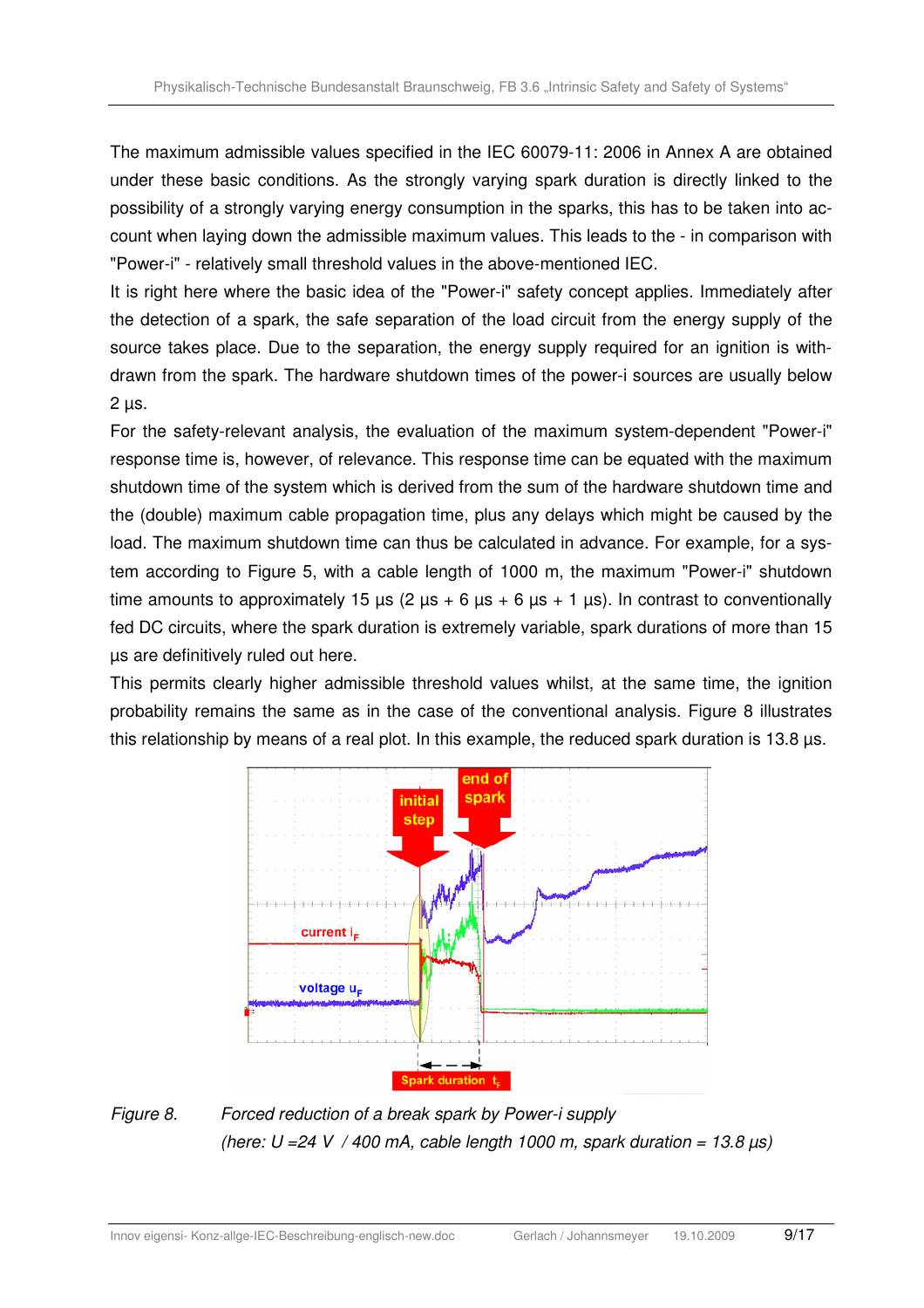## **2.8 Which effect, from an energetic point of view, does the spark duration reduction have on the ignition behaviour?**

Preliminary Note:

In the case of the sparks considered here, mainly two mechanisms of energy distribution are dominant: on the one hand, the specific thermal capacity of the gas mixture, and on the other hand the heat losses. In the case of "long duration" sparks ( $>$  50 µs), the heat losses are dominant. To compensate these losses for a possible ignition, higher power consumptions are necessary. In the case of the "short duration" sparks considered here, these heat losses can be neglected. The power is mainly used to heat up the initial gas volume with its specific thermal capacity.

Figure 9 shows the curve of constant spark energy as a function of the spark power and of spark durations which are not longer than 20 us. This curve represents the minimum energy value which – minus all energetic losses – is required for an ignition; this value is to be defined as "minimum effective ignition energy"  $W_{F\text{-effective}}$ . For spark durations below 20  $\mu$ s, the following simplified approach applies:

 $F = V F$ <sub>*F*  $-$ *cons* tan *t*</sub> *spark end*  $W_{F-effective} = \int_{initial-step}^{spark-end} P_F dt = W_F = W_{F-cons}$ tan  $\sigma_{effective} = \int_{initial-step}^{spark-end} P_F dt = W_F = W_{F-constant}$  with  $P_{F-effective} = P_F = (u_F - 10V) * i_F$ 

Ignition tests which PTB carried out with the spark test apparatus yielded for  $W_{F\text{-effective}}$  a value of below 10 µJ for explosion group IIC.

Thus, each point on the curve in Figure 9 forms a rectangle with a constant surface area. Related to the energy values  $W_1$  and  $W_2$  which have been plotted in Figure 9 exemplarily, the following applies:

 $W_1 = W_2 = W_{F-constant}$ . The figure shows clearly that the required "effective incendive power"  $P_F =$  $P_{F\text{-effective}}$  is, in the case of longer spark durations (e.g.  $t_F = t_2 = 25 \,\mu s$  at P<sub>2</sub>), considerably smaller than in the case of shorter spark durations (e.g.  $t_F = t_1 = 5 \mu s$  at P<sub>1</sub>).

The increase in the "effective incendive power" is directly related with a possible increase in the electrical connection values! This effect is applied for the "Power-i"-system.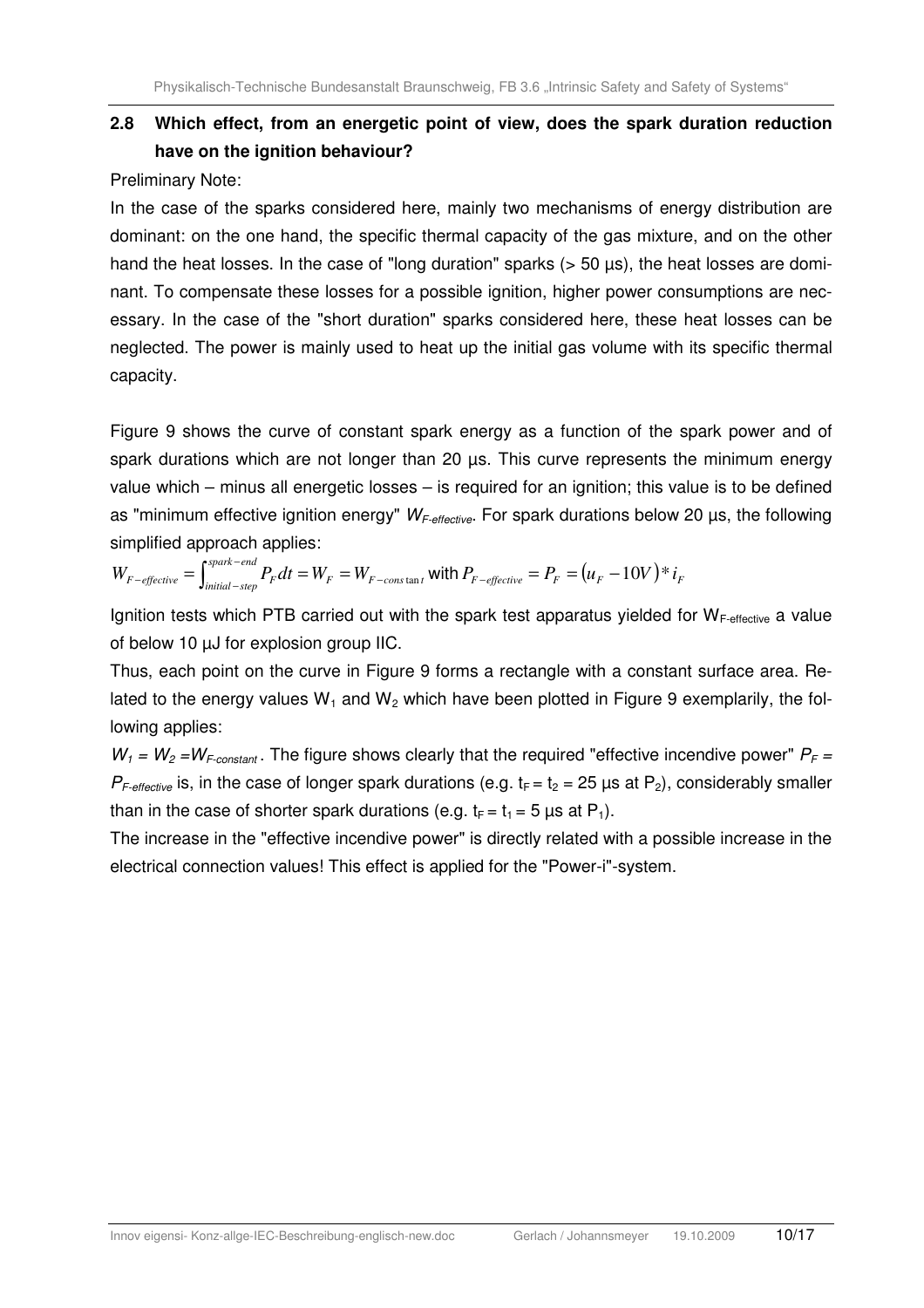

Figure 9. Curve of constant "effective ignition energy" (Schematic diagram for spark durations  $t_F < 20 \ \mu s$ )

In Figure 10, the effective output power attainable in a "Power-i-system" under certain basic conditions was plotted - based on Figure 9 - as a function of the system response time and the cable length. These are qualitatively determined minimum ignition curves based on single values which have been determined by means of the spark test apparatus. (Note: All curves contained in Annex A of the IEC 60079-11 were determined in the same way!)

The value specified for the slewing rate of the spark voltage of 1.2 V/us is an empirically determined value which was laid down on the basis of numerous measurements carried out by PTB. Smaller slewing rates are uncritical from a safety point of view; the occurrence of higher values can be regarded as negligible under the aspect of ignitability. Similar applies to the cable propagation speed of 160 m/us. Here, the value is regarded as the minimum value, i.e. a higher speed means more safety. A lower speed is to be subjected to a special consideration.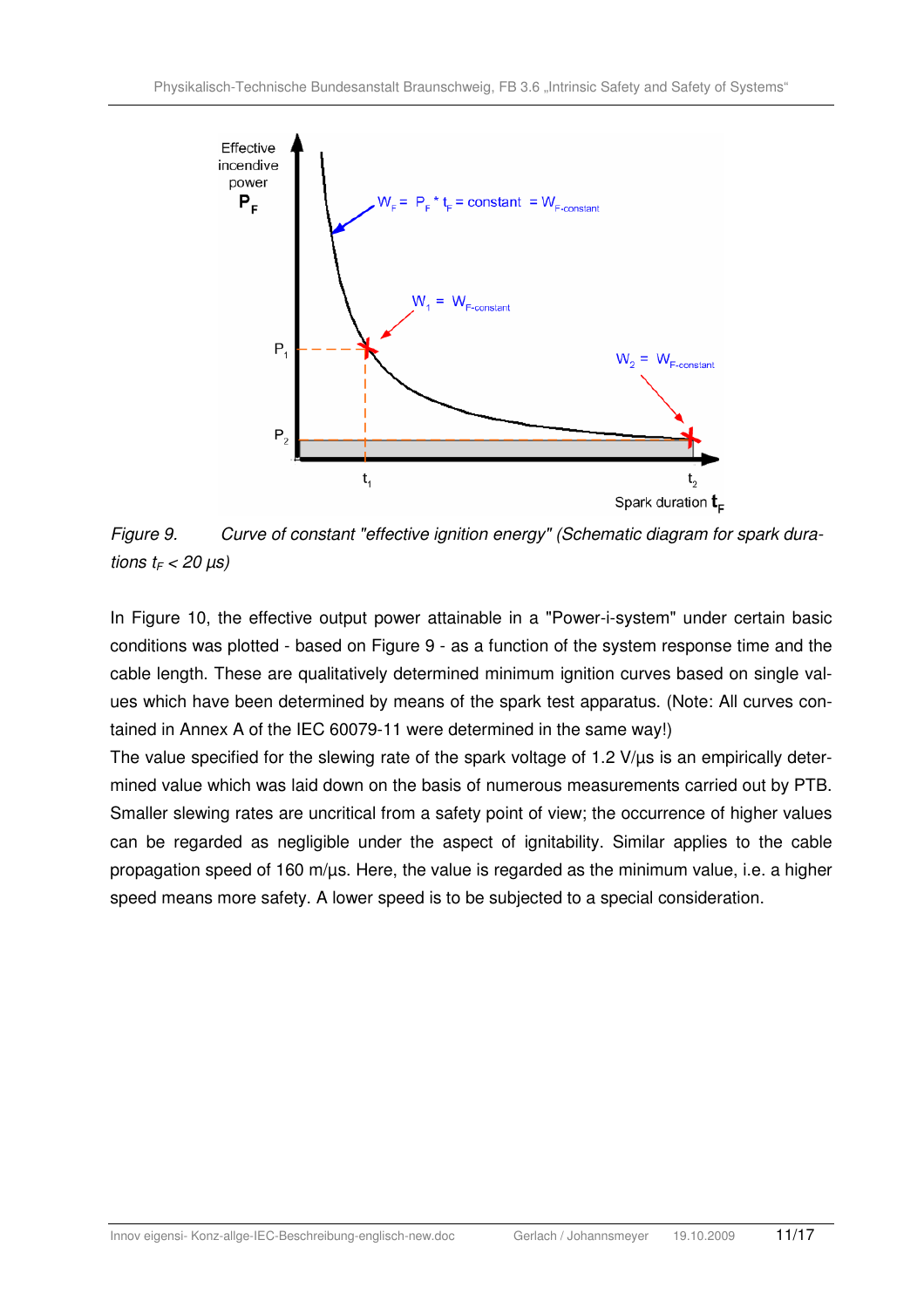

Figure 10: Minimum ignition curve: Effective output power of a "Power-i" source as a function of the system response time and the cable length

### **2.9 Summarizing consideration for the specification of safety-relevant parameters**

The classical assessment procedures for intrinsically safe circuits according to IEC 60079- 11:2006, which have been customary up to now, are not sufficient for the evaluation of "Poweri" circuits. The following safety-relevant proof is required:

- a) Proof of the maximum system-dependent Power-i response time,
- b) Proof of the safe detection of current steps (levels, operating times, etc.);
- c) Proof of the safe shutdown (or of the transition to a safe condition) in the case of a failure;
- d) Proof that the behaviour listed in a) to c) is not adversely affected by any component of the overall system source  $+$  circuit  $+$  load.

### **3 Procedure for testing "Power-i"-systems in practice**

### **3.1 Objective**

On the basis of the definition of "Power-i" systems and the information provided in section 2, currently no internationally agreed test procedure exists for proving the ignition capability of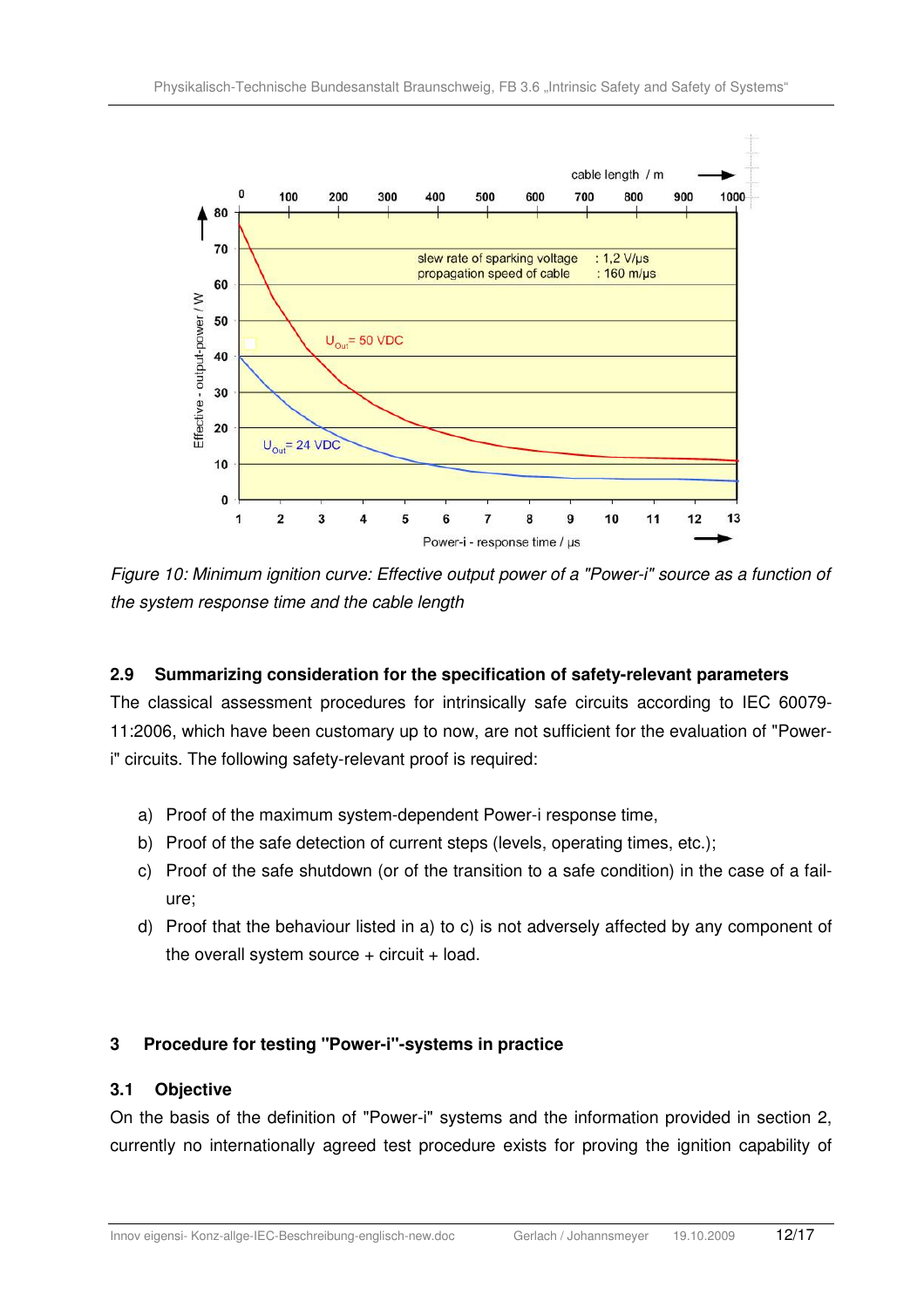such circuits. The detailed requirements for this purpose are not included in the basic standard of the type of protection "intrinsic safety"- "i", standard IEC 60079-11: 2006.

It is thus the objective to develop a suitable procedure for proving the ignition capability. This procedure should take the special conditions of this type of dynamically reacting electric circuits into account. As a contacting device, the test spark apparatus according to IEC 60079-11 Annex B shall be used. In the future, this novel test procedure is intended to be integrated in the IEC standards.

### **3.2 Requirements**

The new procedure for proving the ignition capability must fulfil the following requirements:

- a) The mechanism of spark generation must be based on the spark test apparatus according to IEC 60079-11: 2006 Annex B. By this, the comparability to the threshold values specified in Annex A is guaranteed;
- b) To determine the ignition capability (ignition probability), only those contact makings/breakings shall be used (counted) where the source is in an active operating condition, i.e. the electric output quantities to be tested ( $U_{Out}$  and  $I_{Out}$ ) must be applied verifiably to the contacting device.
- c) It should be possible to implement the test procedure as easily as possible;
- d) Circuits which have static characteristic curves and could therefore be tested according to IEC 60079-11: 2006 must furnish comparable results with the novel test procedure (within the scope of the uncertainty which can usually be achieved with metrological means).

## **3.3 Test set-up with Spark Test Apparatus Control Unit (STA-CU)**

The requirements specified above can be realised by means of the test set-up illustrated in Figure 11. The core of this set-up is a series box which, in the following, will be called "Spark Test Apparatus Control Unit" (STA-CU). This is a special control and monitoring unit which is connected between the power supply (DUT) to be tested, the spark test apparatus (STA) and the load. The task of the STA-CU is to ensure that only those contact makings/breakings are used for the safety assessment where the source can also supply power to the load, i.e. where the source is active. The basic configuration of the STA-CU is also illustrated in Figure 11.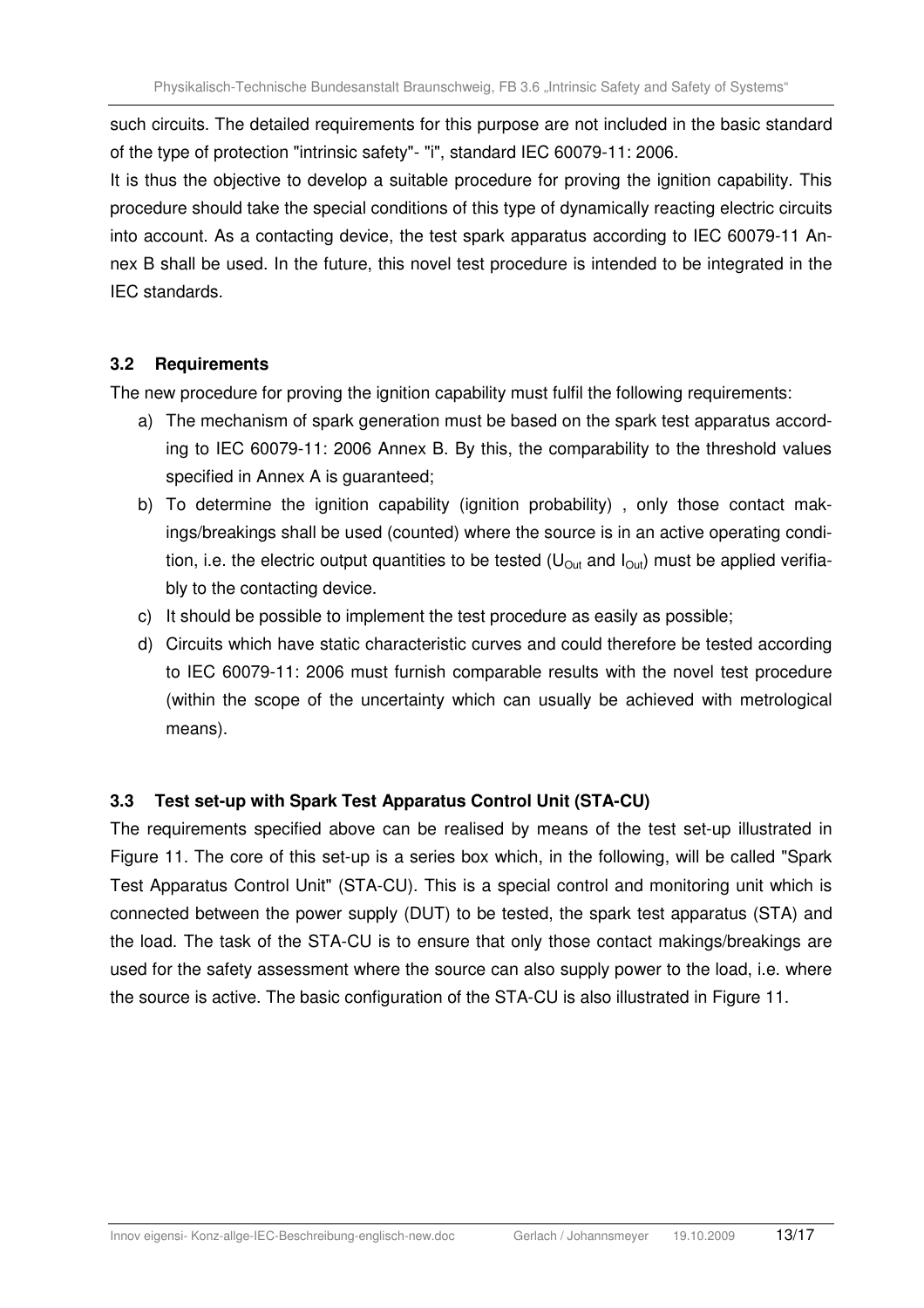

Figure 11. Test set-up with the Spark Test Apparatus Control Unit (STA-CU)

## **3.4 Application of the Spark Test Apparatus Control Unit (STA-CU)**

Before starting any practical test, the values for the normal operating conditions of voltage and current ( $U_{\text{Out}}$  and  $I_{\text{Out}}$ ) for the DUT must be preset on the STA-CU. Only if these values can be attained during contacting, the contact makings/breakings are considered as being valid and are therefore countable.

It is a known fact that we have to distinguish between two types of contacting, the "circuit interruption (break)" and the "circuit closing (make)", which work with different mechanisms requiring different methods. For this test, the most ignition-critical type of contact, i.e. the break spark or the make spark, shall be preset at the STACU. If no reliable statement can be made, both types of contact shall be tested.

For both types of contacting, the characteristics of the circuit to be tested are determined at the beginning of the test - independent of the condition of the spark test apparatus.

At first, the no-load test is carried out. For this purpose, it is tested whether the preset voltage (nominal voltage) of the "Power-i" supply (DUT) is really applied (Switch A and Switch B – open). If the voltage is correct, the load test follows, for which the DUT is smoothly connected (by slowly closing Switch A) via the STA-CU to the nominal load. This smooth connection prevents a premature shutdown of the "Power-i" supply (DUT). In this way, the normal operating condition of the test circuit (DUT) is ensured.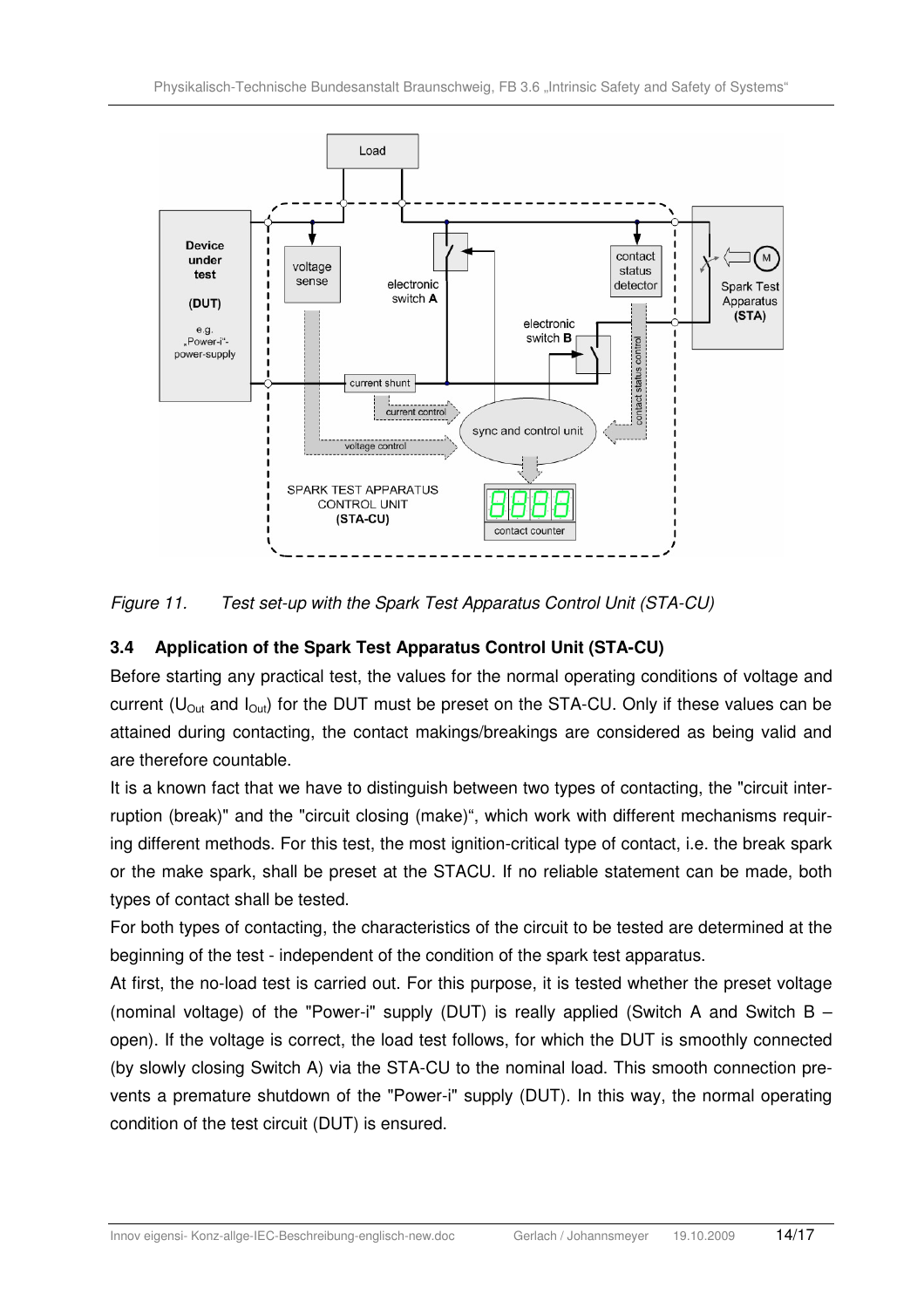Starting from this original state (Switch A - closed, Switch B – open), different test procedures are then realised for the two types of contacting.

### Testing for break sparks:

- a) When the preset values for electric current and voltage ( $I<sub>Out</sub>$  and  $U<sub>Out</sub>$ ) are applied to the load, the checking procedure of the contact position of the spark test apparatus (STA) is carried out. It is only when the contacting device is closed that the STA-CU connects the load current to the spark test apparatus via Switch B (Switch B closed). Subsequently, Switch A is opened and the current flows thus exclusively via the contacting device of the spark test apparatus.
- b) The subsequent contact opening of the spark test apparatus thus generates a break spark, which is generated under "real" conditions during normal operation of the source. Now the values for current and voltage ( $I_{Out}$  and  $U_{Out}$ ) that are to be tested are applied here, (see also the range of the "Power-i" characteristic curve in Figure 3).

 Only the break sparks generated under these conditions are counted and used for the assessment of the ignition behaviour.

### Testing for make sparks:

- a) Here, Switch A is "smoothly" opened and, at the same time, the output voltage of the DUT is checked. If the output voltage of the DUT does not decline during this opening of Switch A, it can be assumed that the DUT is in a condition ready for operation.
- b) Only when the contacting device of the spark test apparatus is open, Switch B is closed via the STA-CU and the spark test apparatus (STA) is directly connected with the DUT. Now, the operating values for electric current and voltage ( $I<sub>Out</sub>$  and  $U<sub>Out</sub>$ ) are applied here. The contacting of the spark test apparatus which then follows thus generates a make spark which occurs under "real" conditions.

 A make spark generated under these conditions can be used as countable for the assessment of the ignition behaviour.

### **3.5 Summarizing consideration of this verification procedure**

The application of this verification procedure enables testing and certification stations (test houses) to verify also the ignition behaviour of dynamically reacting intrinsically safe circuits (e.g. "Power-i") in practice. As for all other ignition tests in the type of protection "intrinsic safety", the spark test apparatus is used according to IEC 60079-11 Annex B.

The core of the verification procedure is a series box, the "Spark Test Apparatus Control Unit" (STA-CU), which is to be connected between the load, the spark test apparatus and the device under test (DUT). The STA-CU is a special control and monitoring unit which guarantees that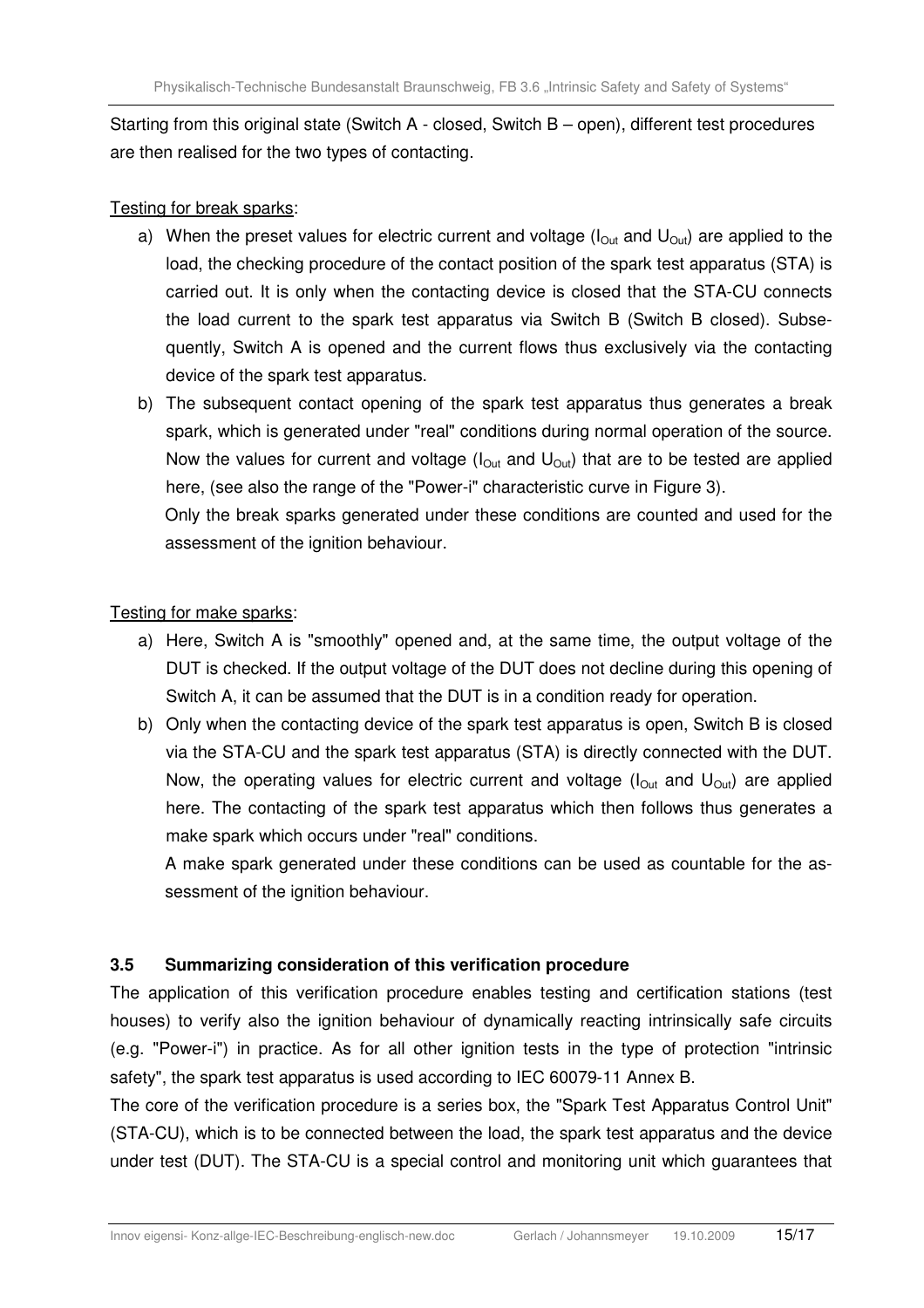only those contacts are used for the assessment of a circuit's ignitability whose circuit under test is also in the active mode.

This helps to effectively prevent that the counting of the contact makings/breakings can be continued on the contacting device if the supply unit is shutdown - due to the spark test apparatus connected to the load circuit.

The ignition capability of a circuit determined by means of this verification procedure is thus with regard to the ignitability - directly comparable with the minimum ignition values which are currently found in the IEC 60079-11:2006.

### **4 Necessary steps for an implementation in the international standardisation**

As the testing technique - and also the standardisation requirements concerning the type and the system configuration - are novel and complex for dynamically active circuits, we suggest to initially integrate this technology in the set of explosion protection standards as a **"Technical Specification" (TS) at IEC.** According to the rules of IEC, a Technical Specification can be published if the technology is still under development or if, for other reasons, there will be the future possibility to achieve an agreement for the publishing of an international standard. The time for drawing up a Technical Specification is significantly shorter than for publishing a normal IEC standard. After sufficient experience has been gained with the TS, it can be transformed into a normal IEC standard, or the content can be integrated into an already existing IEC standard.

Already today, "Notified Bodies" can issue for the European Economic Area EC-Type examination certificates according to Directive 94/9/EG (ATEX) for dynamic sources, e.g. "Power i", which may even deviate from the currently valid standards.

To increase the understanding and the industrial acceptance of this innovative technology, PTB launched a **project** in mid-2009 on the subject "More intrinsically safe active power by dynamically acting circuits - realisation, implementation, testing and placing on the market" (**short title – Power "i"**) which is financed by German industry companies.

### **5 Conclusion**

New approaches together with novel circuit solutions have significantly increased the attractiveness of the type of protection "intrinsic safety". Thus, intrinsically safe active power values can be realised up to 50 W with the dynamically reacting "Power i" concept.

Numerous market participants have agreed on supporting an open standard and interoperability for "Power-i" systems.